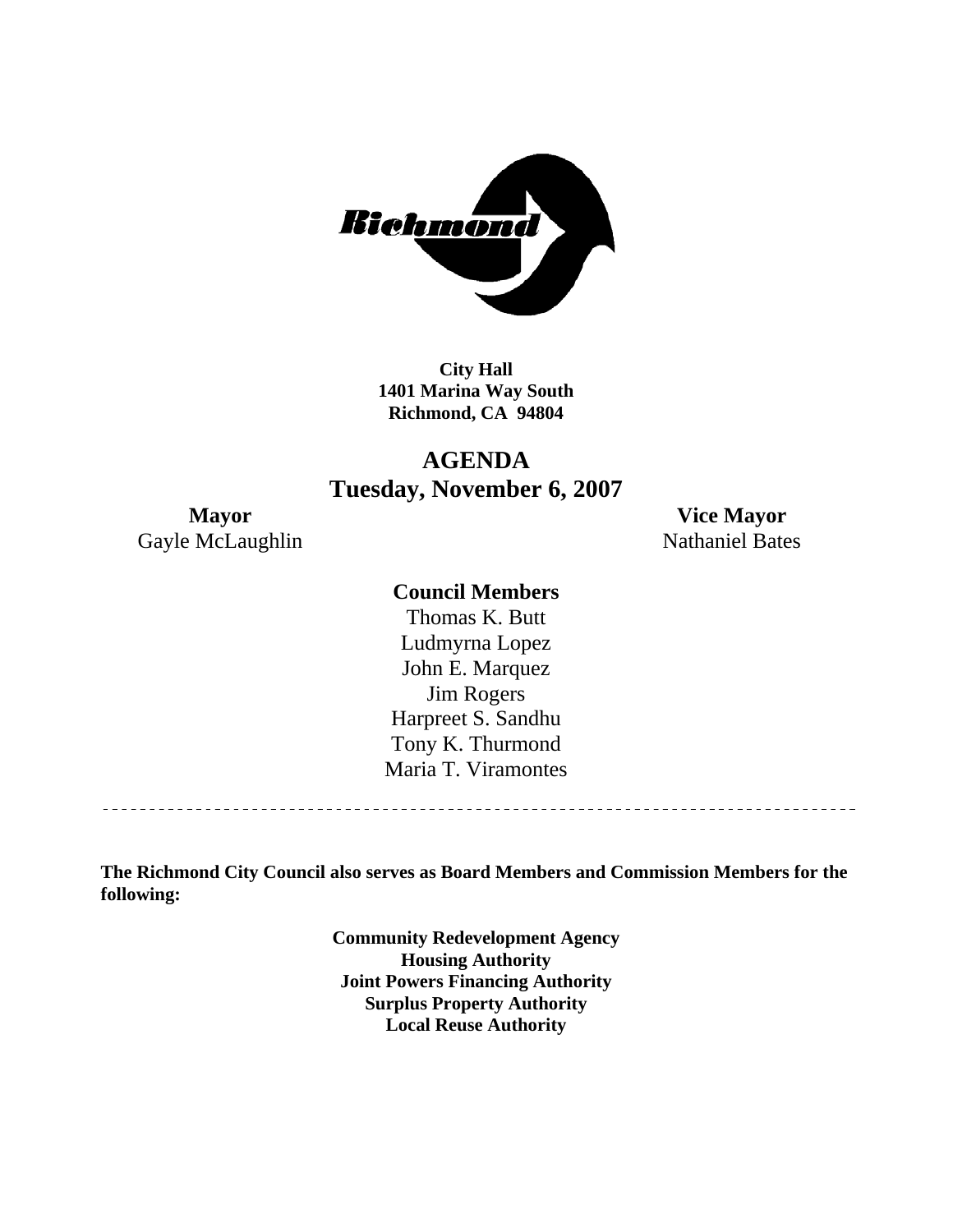# **MEETING PROCEDURES**

The City of Richmond encourages community participation at its City Council meetings and has established procedures that are intended to accommodate public input in a timely and time-sensitive way. As a courtesy to all members of the public who wish to participate in City Council meetings, please observe the following procedures:

**PUBLIC COMMENT ON AGENDA ITEMS:** Anyone who desires to address the City Council on items appearing on the agenda must complete and file a pink speaker's card with the City Clerk **prior** to the City Council's consideration of the item. Once the City Clerk has announced the item and discussion has commenced, no person shall be permitted to speak on the item other than those persons who have submitted their names to the City Clerk. Your name will be called when the item is announced for discussion. **Each speaker will be allowed TWO (2) MINUTES to address the City Council on NON-PUBLIC HEARING items listed on the agenda.** 

**OPEN FORUM FOR PUBLIC COMMENT:** Individuals who would like to address the City Council on matters not listed on the agenda or on **Presentations, Proclamations and Commendations, Report from the City Attorney, or Reports of Officers** may do so under Open Forum. All speakers must complete and file a pink speaker's card with the City Clerk **prior** to the commencement of Open Forum. **The amount of time allotted to individual speakers shall be determined based on the number of persons requesting to speak during this item. The time allocation for each speaker will be as follows: 15 or fewer speakers, a maximum of 2 minutes; 16 to 24 speakers, a maximum of 1 and one-half minutes; and 25 or more speakers, a maximum of 1 minute.** 

### **SPEAKERS ARE REQUESTED TO OCCUPY THE RESERVED SEATS IN THE FRONT ROW BEHIND THE SPEAKER'S PODIUM AS THEIR NAME IS ANNOUNCED BY THE CITY CLERK.**

**CONSENT CALENDAR:** Consent Calendar items are considered routine and will be enacted, approved or adopted by one motion unless a request for removal for discussion or explanation is received from the audience or the City Council. A member of the audience requesting to remove an item from the Consent Calendar must complete and file a speaker's card with the City Clerk **prior to the City Council's consideration of Item C, Agenda Review.** An item removed from the Consent Calendar may be placed anywhere on the agenda following the City Council's agenda review.

*The City Council's adopted Rules of Procedure recognize that debate on policy is healthy; debate on personalities is not. The Chairperson has the right and obligation to cut off discussion that is too personal, too loud, or too crude.* 

**\*\*\*\*\*\*\*\*\*\*\*\*\*\*\*\*\*\*\*\*\*\*\*\*\*\*\*\*\*\*\*\*\*\*\*\*\*\*\*\*\*\*\*\*\*\*\*\*\*\*\*\*\*\*\*\*\*\***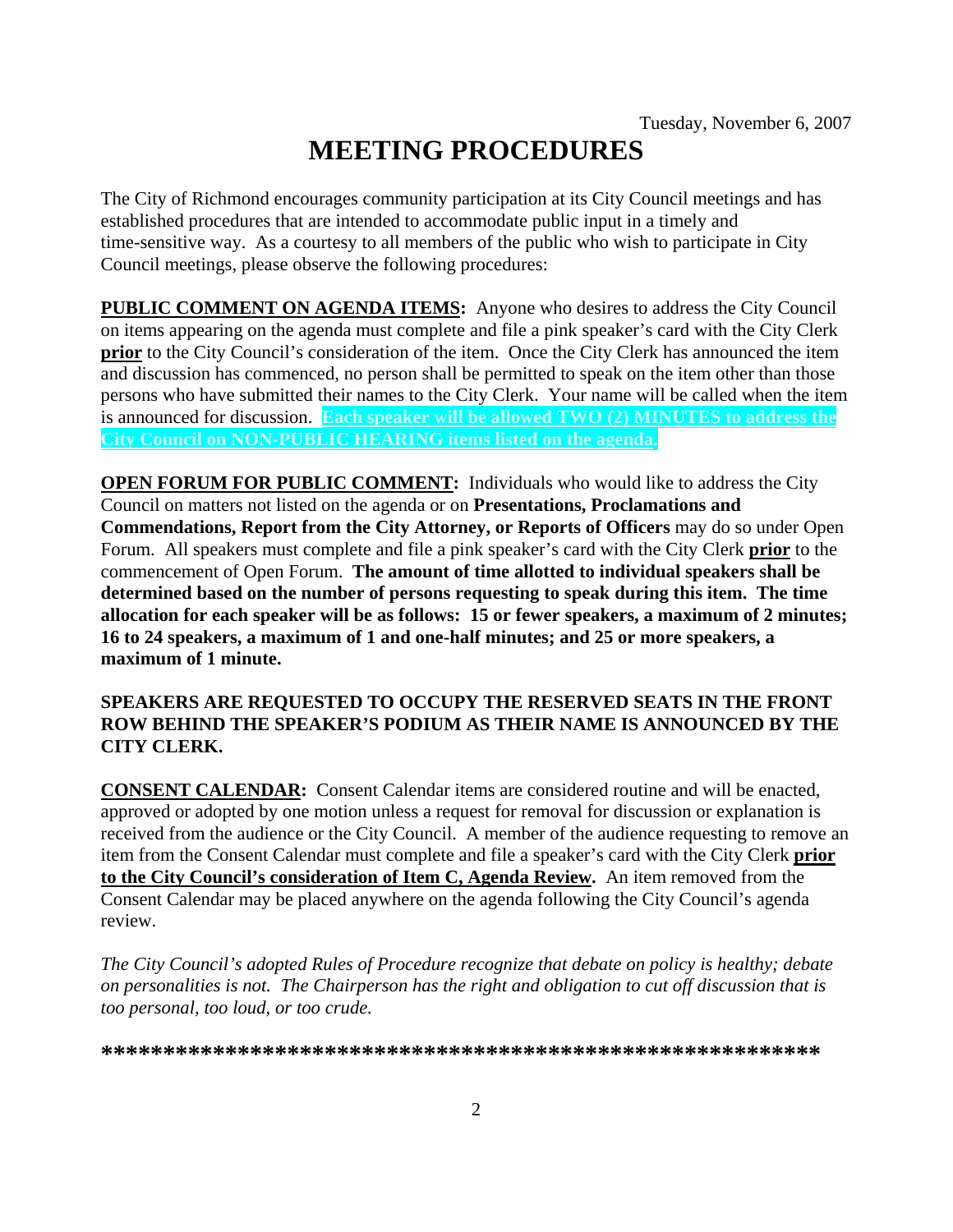Tuesday, November 6, 2007

# **Evening Open Session**   $5:00$  p.m.

### **A. ROLL CALL**

### **B. PUBLIC COMMENT**

### **C. ADJOURN TO CLOSED SESSION**

### **Closed Session**

Shimada Room of City Hall

### **A. CITY COUNCIL**

 **A-1.** CONFERENCE WITH LEGAL COUNSEL - EXISTING LITIGATION (Subdivision [a] of Government Code Section 54956.9)

Richmond Residents for Responsible Antenna Placement and Planning ("RAP"), et al vs. City of Richmond

 **A-2.** CONFERENCE WITH LEGAL COUNSEL - ANTICIPATED LITIGATION Significant exposure to litigation pursuant to Subdivision (b) of Government Code Section 54956.9:

Three Cases

 **A-3.** CONFERENCE WITH LEGAL COUNSEL - ANTICIPATED LITIGATION Initiation of litigation pursuant to Subdivision (c) of Section 54956.9

One Case

 **A-4.** PUBLIC EMPLOYEE APPOINTMENT (Government Code Section 54957.6)

City Attorney

**\*\*\*\*\*\*\*\*\*\*\*\*\*\*\*\*\*\*\*\*\*\*\*\*\*\*\*\*\*\*\*\*\*\*\*\*\*\*\*\*\*\*\*\*\*\*\*\*\*\*\*\*\*\*\*\*\*\*\*\*** 

# **Richmond Housing Authority**

6:15 p.m.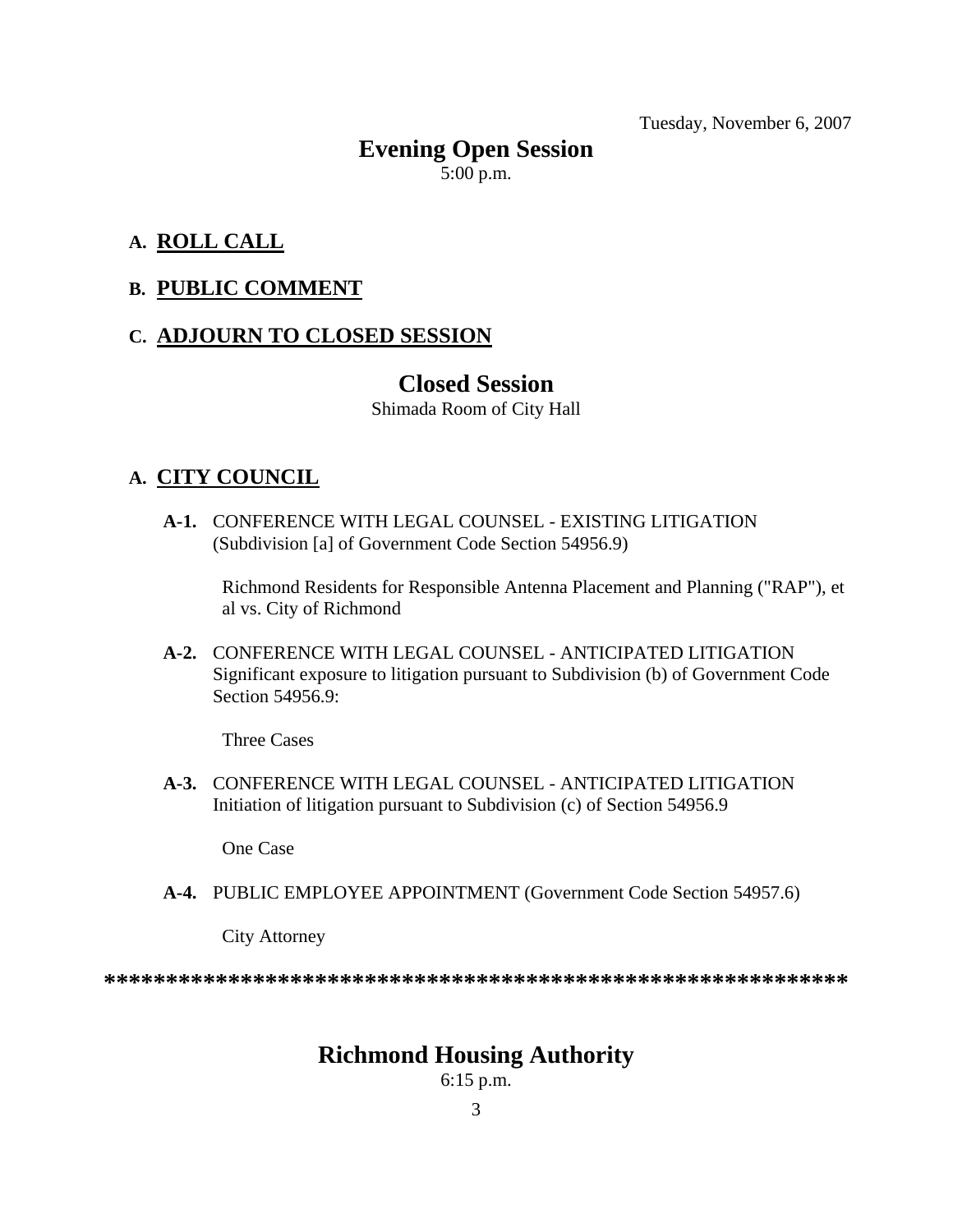### **A. PLEDGE TO THE FLAG**

## **B. ROLL CALL**

# **C. STATEMENT OF CONFLICT OF INTEREST**

### **D. CONSENT CALENDAR**

 **D-1.** ADOPT A RESOLUTION - authorizing the Executive Director of the Housing Authority to execute a contract with the security firm OSS International, Inc. to provide security services for Nevin Plaza and Hacienda, which are Richmond Housing Authority Public Housing senior residential properties, from November 1, 2007, through October 31, 2008, with a City option to extend the term for an additional year, at a cost of \$295,300 annually - Housing Authority (Tim Jones 621- 1310).

# **E. OPEN FORUM FOR PUBLIC COMMENT**

### **F. ADJOURNMENT**

**\*\*\*\*\*\*\*\*\*\*\*\*\*\*\*\*\*\*\*\*\*\*\*\*\*\*\*\*\*\*\*\*\*\*\*\*\*\*\*\*\*\*\*\*\*\*\*\*\*\*\*\*\*\*\*\*\*\*\*\*** 

# **Richmond Community Redevelopment Agency**

6:45 p.m.

# **A. ROLL CALL**

# **B. STATEMENT OF CONFLICT OF INTEREST**

### **C. PUBLIC HEARINGS**

 **C-1.** HOLD a public hearing on the Mid-term Report on the Five Year Richmond Community Redevelopment Agency Implementation Plan and direct staff to file the Report with the State - Richmond Community Redevelopment Agency (Steve Duran/Alan Wolken 307-8104).

# **D. OPEN FORUM FOR PUBLIC COMMENT**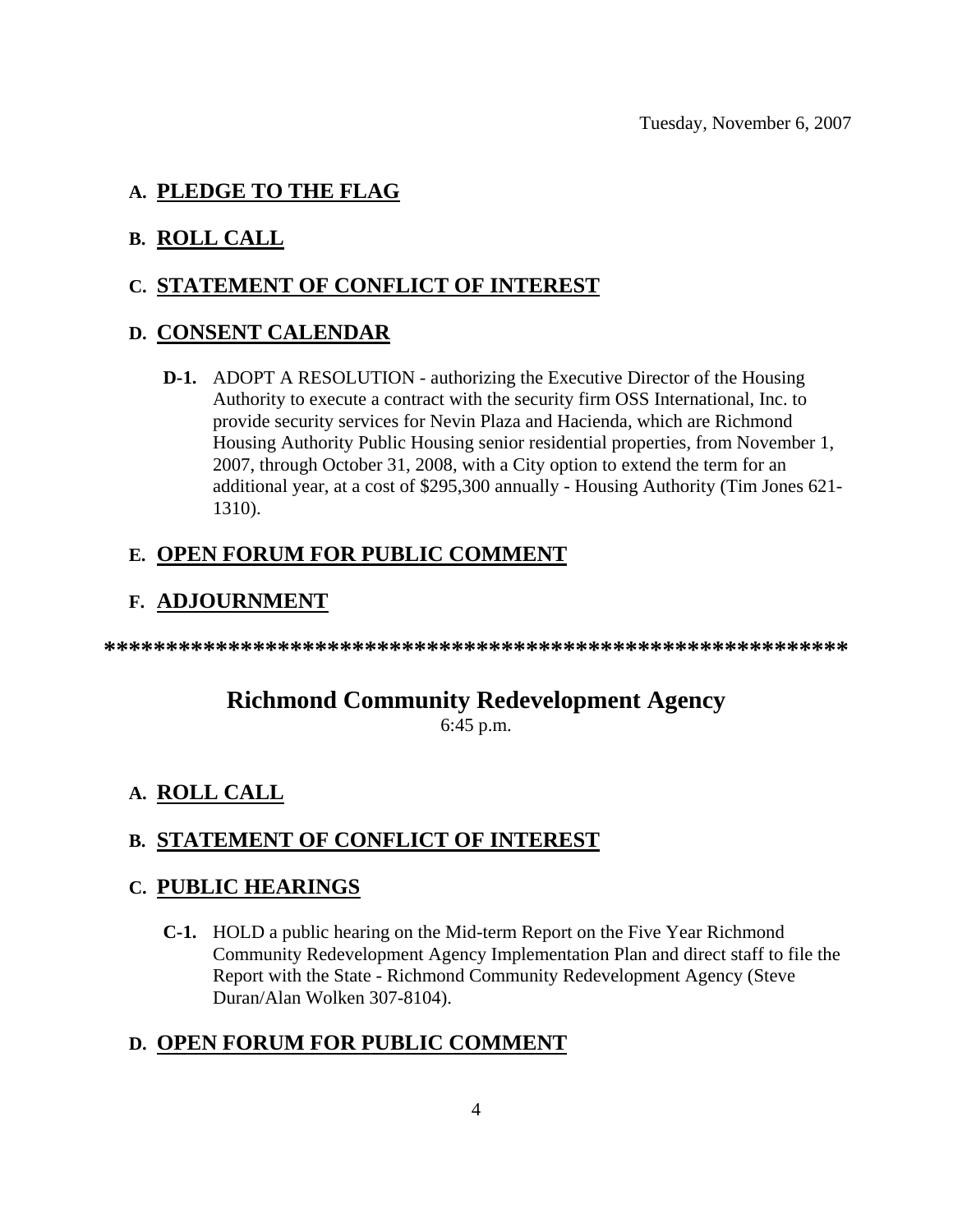### **E. ADJOURNMENT**

**\*\*\*\*\*\*\*\*\*\*\*\*\*\*\*\*\*\*\*\*\*\*\*\*\*\*\*\*\*\*\*\*\*\*\*\*\*\*\*\*\*\*\*\*\*\*\*\*\*\*\*\*\*\*\*\*\*\*\*\*** 

# **Special Joint Meeting of the Richmond Community Redevelopment Agency/City Council**

6:50 p.m.

# **A. ROLL CALL**

### **B. STATEMENT OF CONFLICT OF INTEREST**

### **C. CONSENT CALENDAR**

- **C-1.** ADOPT A RESOLUTION approving an Amended and Restated Memorandum of Understanding by and between the City of Richmond Employment & Training Department and the Richmond Community Redevelopment Agency that will expand blight abatement efforts provided by "Operation Clean-Up", through fiscal years 2007/2008 and 2008/2009, and will add a section of 23rd Street to the section of Macdonald Avenue that the program has been serving - Richmond Community Redevelopment Agency (Steve Duran/Sal Vaca - 307-8140).
- **C-2.** APPROVE an Amendment to a Loan Agreement by and between the City of Richmond, the Richmond Community Redevelopment Agency and Wood Development Corporation to add funds to complete 14 single family homes within the Scattered Sites Infill Project in the amount of \$500,000 for a total loan amount of \$1,653,000 to the Wood Development Corporation - Richmond Community Redevelopment Agency (Steve Duran/Patrick Lynch 307-8140).

### **D. ADJOURNMENT**

**\*\*\*\*\*\*\*\*\*\*\*\*\*\*\*\*\*\*\*\*\*\*\*\*\*\*\*\*\*\*\*\*\*\*\*\*\*\*\*\*\*\*\*\*\*\*\*\*\*\*\*\*\*\*\*\*\*\*** 

# **CITY COUNCIL**

7:00 p.m.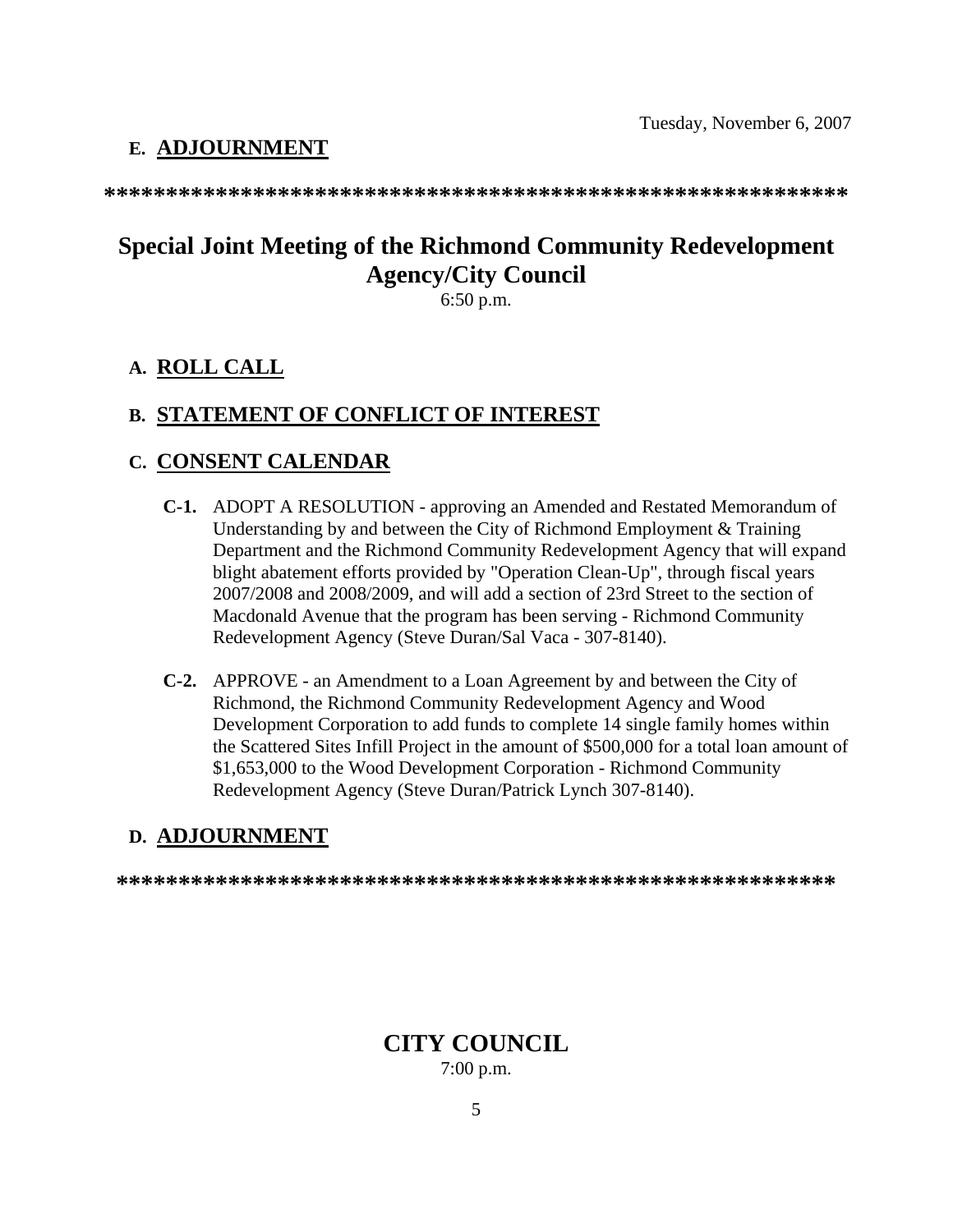### **A. ROLL CALL**

### **B. STATEMENT OF CONFLICT OF INTEREST**

#### **C. AGENDA REVIEW**

# **D. REPORT FROM THE CITY ATTORNEY OF FINAL DECISIONS MADE AND NON-CONFIDENTIAL DISCUSSIONS HELD DURING CLOSED SESSION**

### **E. OPEN FORUM FOR PUBLIC COMMENT**

### **F. PRESENTATIONS, PROCLAMATIONS, AND COMMENDATIONS**

 **F-1.** Presentation of Certificates of Completion to the second graduating class of the Richmond BUILD Pre-Apprenticeship Construction Skills Training program - Employment and Training (Sal Vaca 307-8006).

### **G. CONSENT CALENDAR**

- **G-1.** APPROVE a contract with the Oakland Private Industry Council to procure goods and services on behalf of RichmondWORKS and in support of the East Bay Works One Stop Career Center System for a term beginning November 6, 2007, and ending October 30, 2008, in an amount not to exceed \$31,359 - Employment & Training (Sal Vaca 307-8006).
- **G-2.** APPROVE the responses given by the Fire Chief to findings and recommendations made in the Contra Costa County Grand Jury Report #0707, "The West County Fire Protection Montage" - Fire Department (Chief Michael Banks 307-8041).
- **G-3.** APPROVE a contract between H&H Builders, Inc. and the City of Richmond in the amount of \$24,000, for removal and replacement of the roof at the Fire Department Training Center - Fire Department (Chief Michael Banks 307-8041).
- **G-4.** ADOPT A RESOLUTION appointing the City's Risk Manager to the Board of Directors of the Contra Costa County Municipal Risk Management Insurance Authority and appointing the City's Human Resources Management Director as the City's alternate member (Leslie Knight 620-6600)
- **G-5.** APPROVE a contract amendment with Liebert Cassidy Whitmore, raising the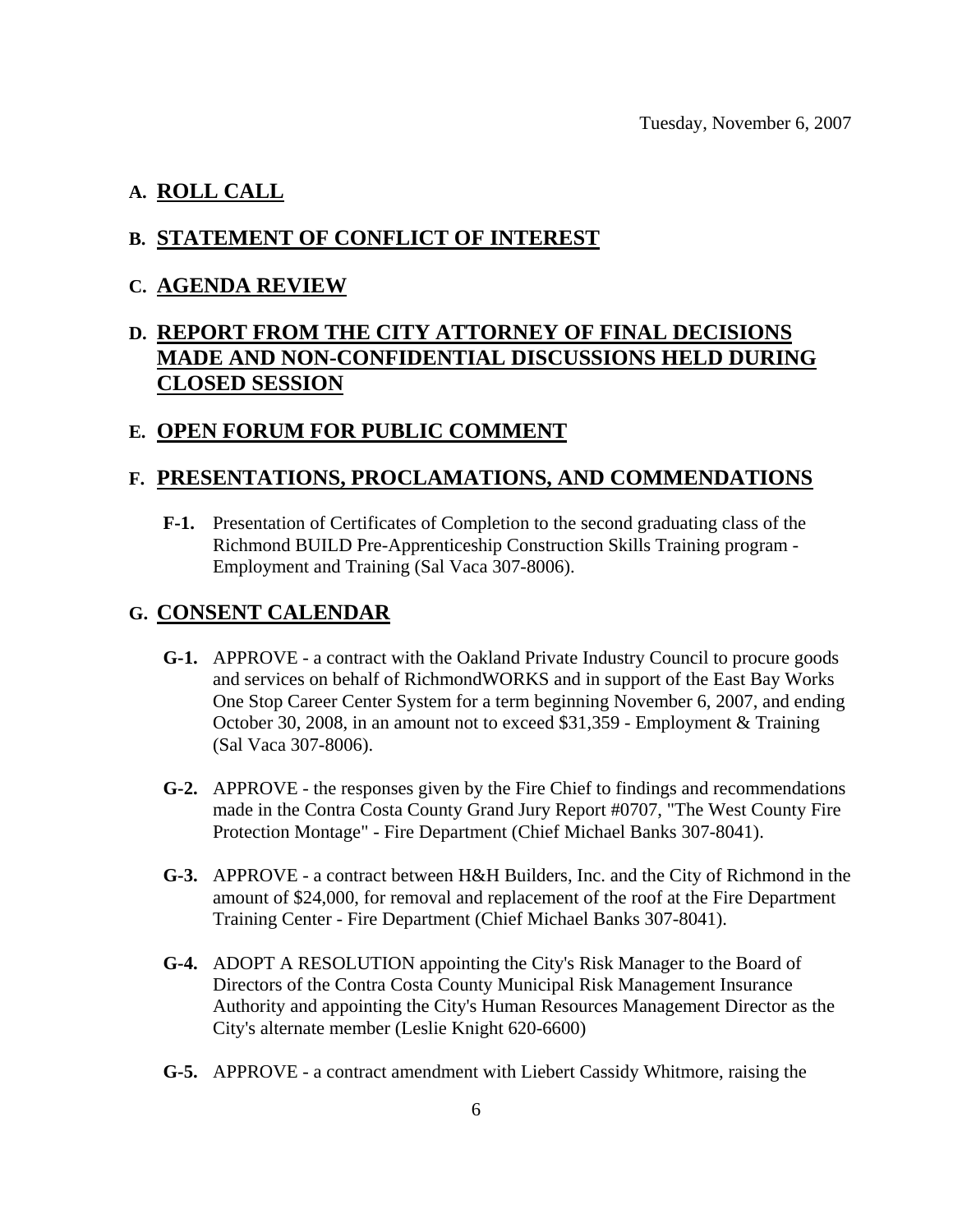Tuesday, November 6, 2007 contract limit from \$24,999 to \$74,999, for contract negotiations, additional employee training, and additional legal consultation for the period of July 1, 2007, through June 30, 2008. - Human Resources (Leslie Knight 620-6600).

- **G-6.** APPROVE a contract amendment with Armistead Investigative Services, raising the contract limit from \$10,000 to \$30,000, for additional expenses associated with an on-going investigation - Human Resources (Leslie Knight 620-6600).
- **G-7.** AUTHORIZE the Finance Director and Employment & Training Director to execute a loan agreement between the General Fund and Employment & Training Department to advance the amount of \$416,000 to Employment & Training for use in their ongoing Youth Development programs, with this advance repaid from funds generated by a development condition of approval for the Pulte Homes project - Finance Department (James Goins 620-6946).
- **G-8.** ADOPT A RESOLUTION revising the authorization list on the Local Agency Investment Fund accounts to reflect the current staff assignments in the Finance Department - Finance Department (James Goins 620-6946).
- **G-9.** ADOPT A RESOLUTION approving the execution and delivery of an ISDA Master Agreement and schedule to effect an Interest Rate Swap Transaction with Bear Stearns Capital Markets in connection with the City's Pension Obligation Bonds, Series 2005 - Finance Department (James Goins 620-6946).
- **G-10.** APPROVE the purchase of 20 police cars through the State of California's CMAS contract from budgeted FY 2007/08 Equipment Replacement funds for a total cost of \$545,190 - Public Works (Yader Bermudez (231-3009).
- **G-11.** APPROVE the purchase of 10 Ford Escape Hybrids from budgeted FY 2007/08 Equipment Replacement funds for a total cost of \$254,588.40 - Public Works (Yader Bermudez 231-3009).
- **G-12.** APPROVE the purchase of one Type IV Modified Mini Van and one Paratransit Type V Modified Raised Top Handicapped Van through the State of California CMAS contract for a total cost of \$88,833.68 from budgeted FY 2007/08 Equipment Replacement Funds - Public Works (Yader Bermudez 231-3009).
- **G-13.** APPROVE a one year contract, with two one year options, with Valley Oil Company, the lowest bidder, to provide fuel to the City of Richmond for a total cost of \$500,000 per year - Public Works (Yader Bermudez 231-3009).
- **G-14.** APPROVE a contract with Hanson Aggregate Mid-Pacific, Inc. for \$200,000 to provide asphalt and related materials to the City of Richmond for pavement maintenance and repairs - Public Works (Yader Bermudez 231-3009).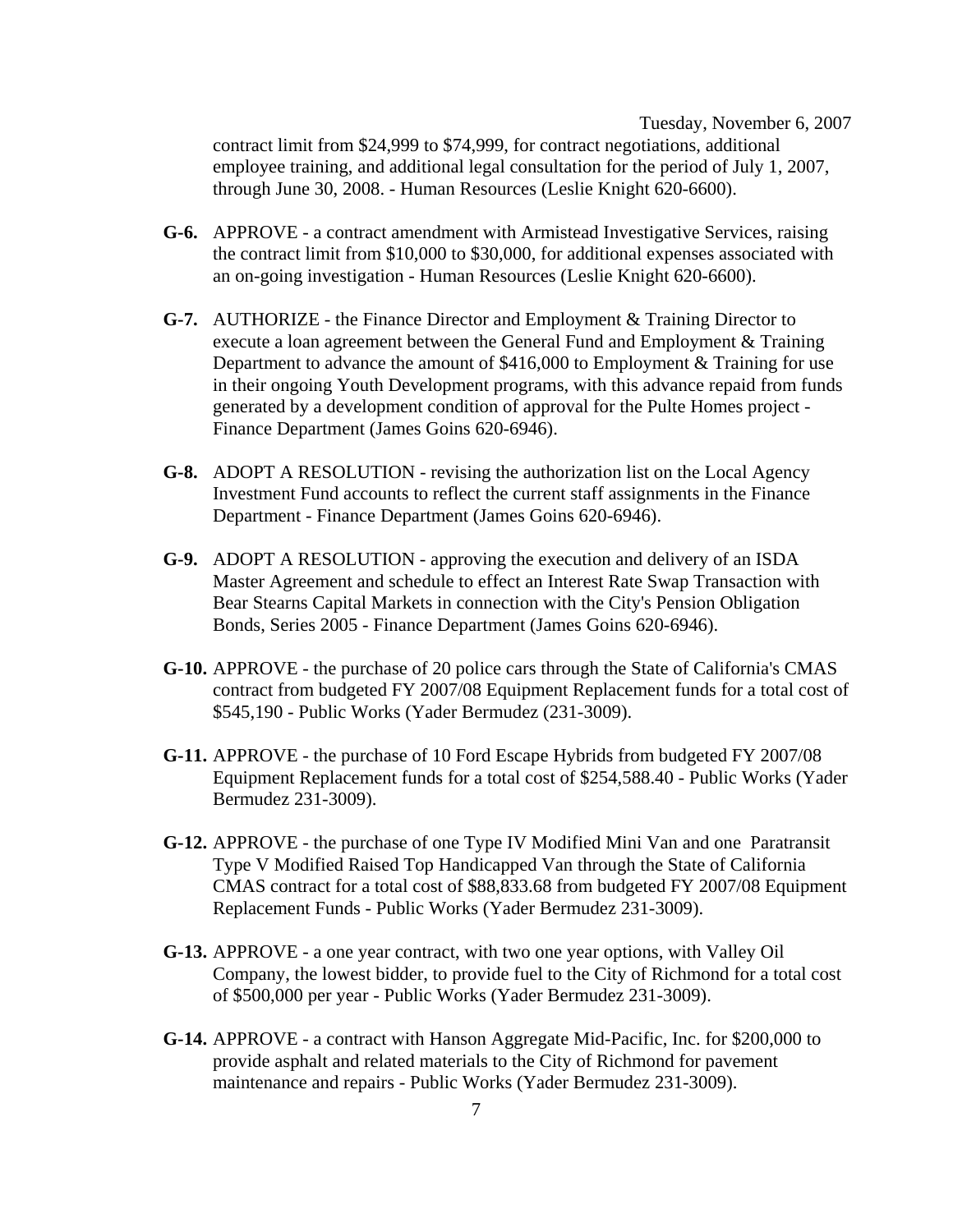- **G-15.** ADOPT A RESOLUTION for the application of grant funds for the Environmental Enhancement and Mitigation Grant Program under the Section 164.56 of the Streets and Highways Code - Public Works (Yader Bermudez 231-3009).
- **G-16.** APPROVE a contract amendment with the law firm of Renne, Sloan, Holtzman & Sakai for services of Interim City Attorney. This amendment will increase the amount of the contract by \$65,000, and extend the contract period for an additional 60 days from November 9, 2007, through January 8, 2008 - Human Resources (Leslie Knight 620-6600).
- **G-17.** APPROVE confidentiality agreement with Chevron to facilitate an audit of payments of Utility User Tax by Chevron - City Attorney Office (Louise Renne 620- 6509).
- **G-18.** APPROVE the Land Use Agreement between the City of Richmond and the Richmond Certified Farmers Market Association for the lease of the northern section of the parking lot located on Barrett Avenue between 24th Street and 25th Street weekly on Fridays - City Manager's Office (Bill Lindsay 620-6512).
- **G-19.** APPROVE a contract amendment with Orrick, Herrington, and Sutcliffe for legal representation in the lawsuit captioned Parchester Village Neighborhood Council vs. City of Richmond, increasing the payment amount by \$75,000, for a total of \$85,000, and extending the term expiration from December 2007, until December 2008 - City Manager's Office (Bill Lindsay 620-6512).
- **G-20.** APPROVE a contract amendment with the Mejorando Group to work with employees City-wide to improve service delivery throughout the organization, increasing the payment amount by \$15,000 for a total amount not to exceed \$65,000 - City Manager's Office (Bill Lindsay 620-6512).
- **G-21.** APPROVE appointments to the Community Development Commission: Rhonda Harris (Southside) and Alyssa Newman (Annex); Richmond Youth Baseball Advisory Board: Yvette Woods and Antoinette H. Lawrence; Commission on Aging: Ella M. Sewell; re-appointments to the Richmond Youth Baseball Advisory Board: Frank Hancock Jr.; and Commission on Aging: D'Emanuel Grosse Sr. - Mayor McLaughlin (620-6503).

### **H. PUBLIC HEARINGS**

 **H-1.** HOLD a public hearing to adopt Resolution of Vacation No. 899 Ordering the Vacation of an Alleyway off Wright Avenue between South 13th Street and Marina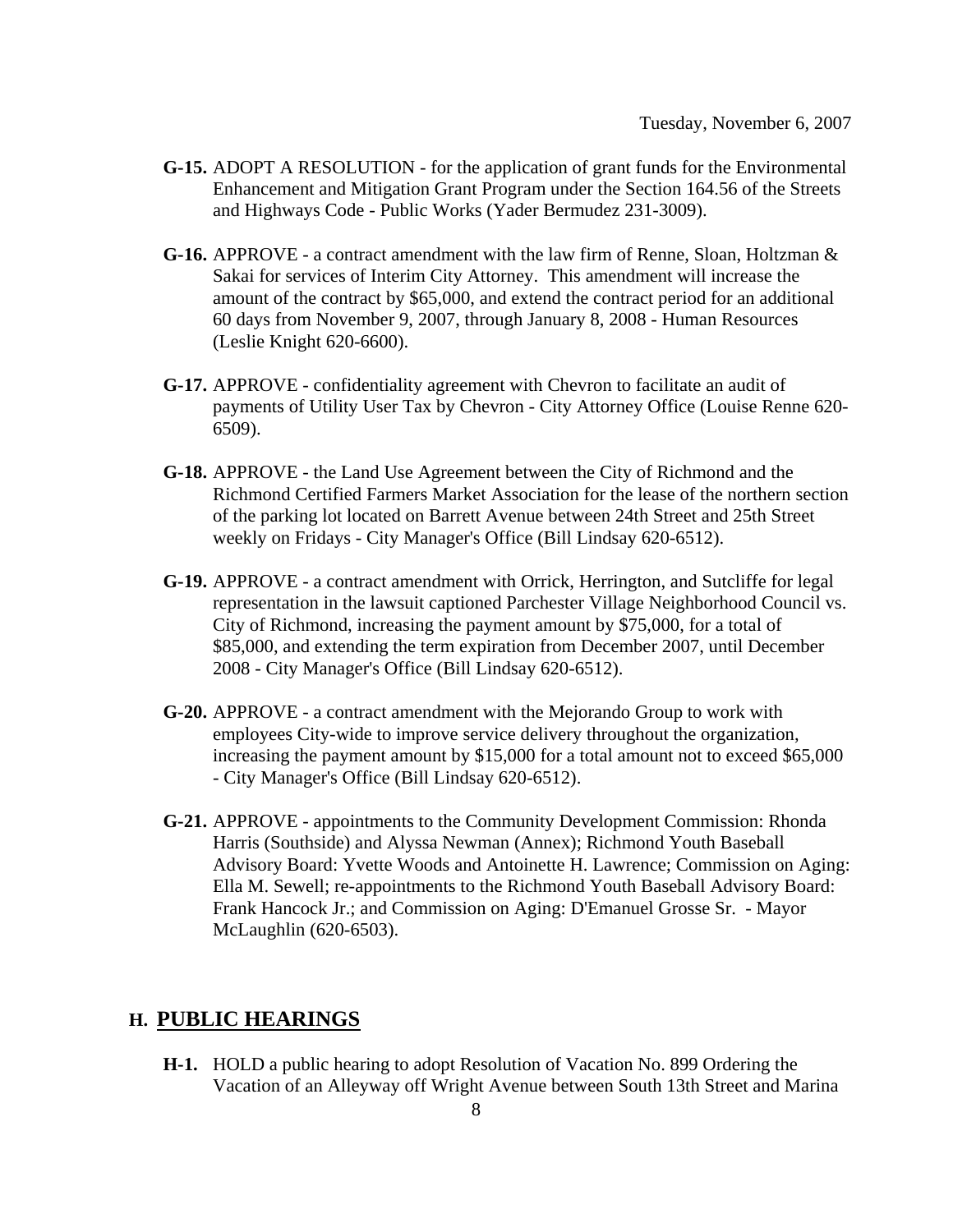Tuesday, November 6, 2007 Way South – Planning Department (Richard Mitchell 620-6700).

- **H-2.** HOLD a public hearing and consider the following options: (1) uphold the Planning Commission decision to deny the Type 20 Alcohol Beverage License transfer from 546 Harbour Way to 544 Harbour Way; or (2) uphold the appeal request, thereby reversing the Planning Commission denial of the application and approve the Type 20 Alcohol Beverage License transfer from 546 Harbour Way to 544 Harbour Way – Planning Department (Richard Mitchell 620-6700).
- **H-3.** HOLD a public hearing on the subject appeal located at 10879 San Pablo Avenue and take one of the following actions: (1) Affirm the Design Review Board's approval by denying the appeal, and reaffirming the Board's findings and statements identified in the August 22, 2007 staff report and grant the Design Review Permit; or (2) Modify the Design Review Board's approval and provide staff direction to prepare findings and statements for approving the project subject to any proposed modifications and grant the Design Review Permit; or (3) REVERSE the Design Review Board's approval by upholding the appeal and providing staff with direction to prepare findings and statements for project denial – Planning Department (Richard Mitchell 620-6700).

### **I. RESOLUTIONS**

- **I-1.** ADOPT the following resolutions to hold a Special Municipal Election to make revisions to the City of Richmond Telecommunications and Video Users' Tax: (a) Resolution declaring the existence of an emergency necessitating the submission to the voters of the City of Richmond an ordinance adding chapter 13.54 to the City of Richmond Municipal Code, (b) Resolution calling and giving notice of the holding of a special municipal election to submit to the voters of the City of Richmond an ordinance adding chapter 13.54, and (c) Resolution requesting the Board of Supervisors of Contra Costa County consolidate a special municipal election to be held on February 5, 2008, with the Statewide Presidential Primary Election to be held on the same date - Finance Department (James Goins 620-6946).
- **I-2.** ADOPT A RESOLUTION of the City of Richmond opposing U.S. military involvement in Iraq and Iran - Mayor McLaughlin, Councilmembers Thurmond and Viramontes (620-6503/620-6581).

### **J. AGREEMENTS**

### **K. ORDINANCES**

### **L. COUNCIL AS A WHOLE**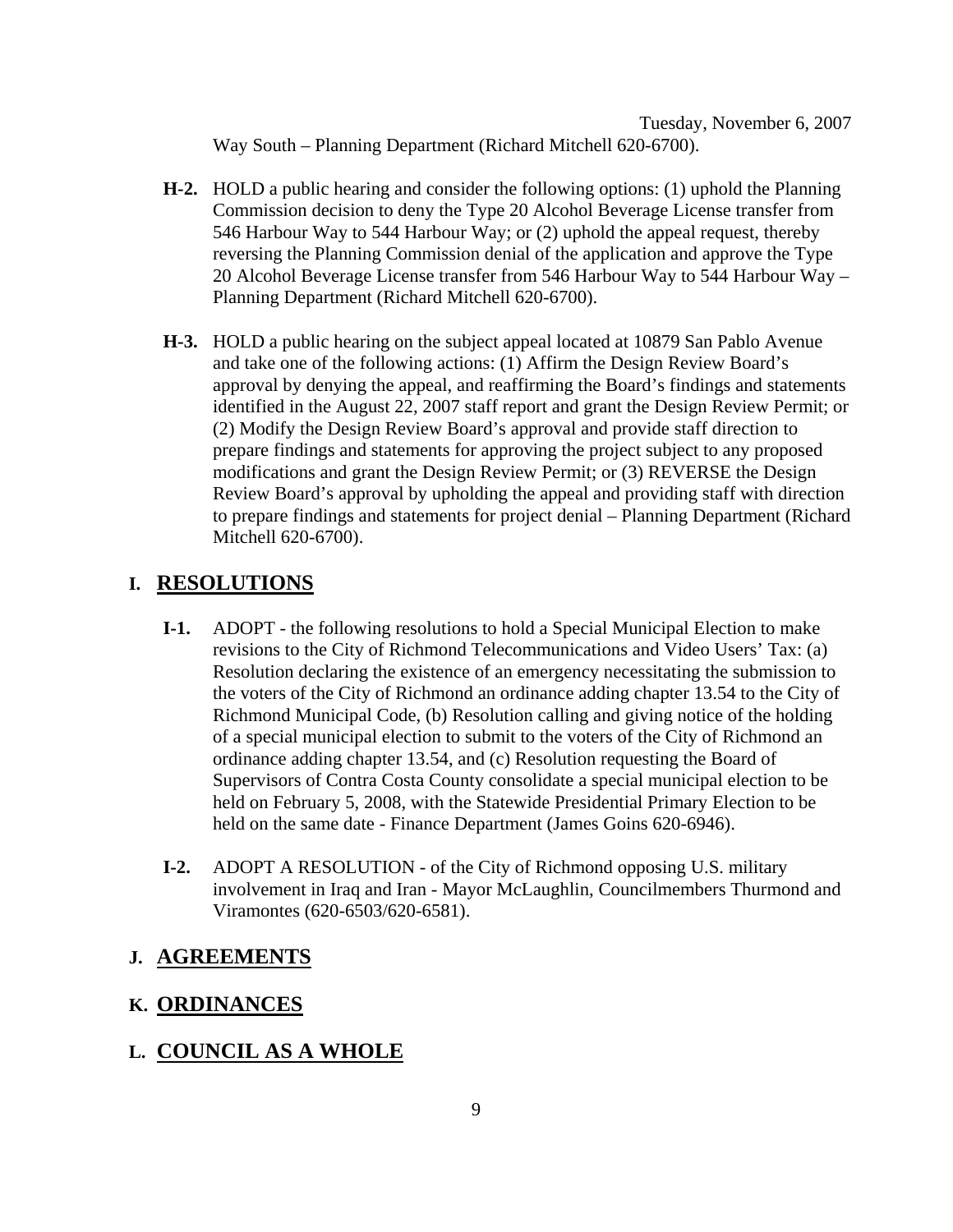Tuesday, November 6, 2007

- **L-1.** Review the Land Use alternatives and 'change areas' that have been developed through the community process for the update of the General Plan and give staff additional direction and receive a status report on the General Plan update and provide direction to staff and the Planning Consultant – Planning Department (Richard Mitchell 620-6700).
- **L-2.** Consider directing the Planning Commission to conduct a hearing in accordance with Richmond Municipal Code Section 15.04.990 to consider revocation of a permit to install a cellular antenna at 260 Water Street - Mayor McLaughlin (620- 6503).
- **L-3.** Direct staff to initiate negotiations with Contra Costa County and other third parties as necessary to locate a new community health center at a site within the City of Richmond if the selected site contains property owned by the City. - City Manager's Office (Bill Lindsay 620-6512)
- **L-4.** Provide update and direction to staff regarding on-going and future efforts to reduce violence and receive a status report from the Office of Neighborhood Safety - Councilmember Thurmond (620-6581).
- **L-5.** Nominate and approve a voting delegate and an alternate to cast the City of Richmond's votes during the business meeting of the National League of Cities Annual Meeting - Councilmember Marquez (620-6581)/City Clerk's Office (Diane Holmes 620-6513).
- **L-6.** Discuss City policy and direct staff relative to requiring that Union Pacific Railroad clean up graffiti on railroad property next to the I-580 entrance to Richmond (Staff Update) - Councilmember Rogers (867-5725).
- **L-7.** Direct staff to investigate allegations of Union Pacific Railroad violating City of Richmond Blight Abatement Laws (Staff Update) - Councilmember Rogers (867- 5725).

### **M. COMMUNICATIONS**

# **N. REPORTS OF OFFICERS: STANDING COMMITTEE REPORTS, REFERRALS TO STAFF, AND GENERAL REPORTS (INCLUDING AB 1234 REPORTS)**

### **O. ADJOURNMENT**

**\*\*\*\*\*\*\*\*\*\*\*\*\*\*\*\*\*\*\*\*\*\*\*\*\*\*\*\*\*\*\*\*\*\*\*\*\*\*\*\*\*\*\*\*\*\*\*\*\*\*\*\*\*\*\*\*\*\*\*\***